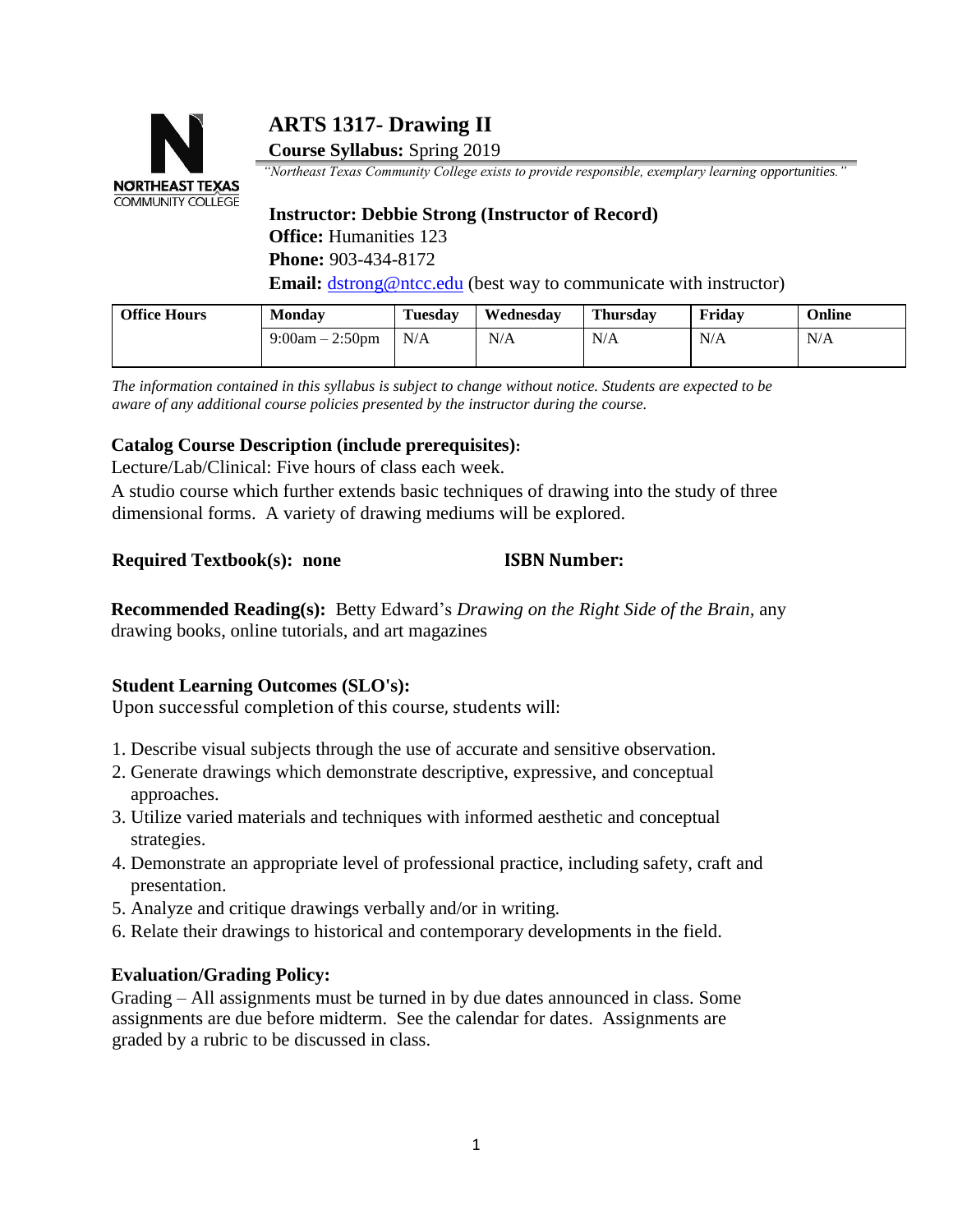#### **Grades are based on the following**:

three (3) drawing projects  $-45%$ sketchbook - 15% oral presentation using Power Point – 25% safety knowledge – 5% student art show - 5% attendance and participation – 5%

If you miss class, you are responsible to get with a classmate for topics covered in the missed class. Coordinate with a classmate ahead of time. You must complete all assigned projects. Work turned in late will receive one letter grade reduction. Absenteeism and arriving late, or leaving early, result in loss of points to your overall grade. More than two absences are detrimental to your final grade, and more than four absences will result in a drop from the course or a failing grade.

Last day to withdraw with a "W" is Thursday, April 11, 2019.

**Tests/Exams:** There are no tests, but safety knowledge, sketchbook, Power Point presentations, and all drawing assignments in your portfolio constitute as tests and exams.

Assignments by Student Learning Outcomes (SLO's):

SLO #1 – one drawing focusing on warm and cool theory (descriptive).

SLO #2 – *<sup>2</sup> different drawings*: one focusing on conceptual using Prismacolor and acrylic, and one focusing on expressive using oil pastels and acrylic.

SLO #3 – sketchbook, exploring a variety of materials (dry and wet, colors, etc.) and techniques, such as drawing on the right side of the brain.

SLO #4 – presentation in student art show and collaboration with journalism students SLO #5 – 2 oral presentations using Power Point – one using historical artists and one using contemporary artists. You must also participate in all class critiques/analysis of drawings. SLO #6 – In your presentation, you must use three elements of design and three principles of design. Be sure to include what situations made switching from black and white to color a problem in art history.

#### **CALENDAR OF CLASSES:**

See separate calendar in the Start Here folder on Blackboard**.**

#### **Other Course Requirements:**

Some basic papers and supplies are furnished, but students will be required to purchase their own drawing materials. See the supplies list below.

Supplies: You may find these items in the college bookstore, online, Hobby Lobby, Michaels, and/or Walmart.

Prismacolor colored pencils (highly suggested) Sketchbook (drawing journal) 9x12. Must be spiral bound.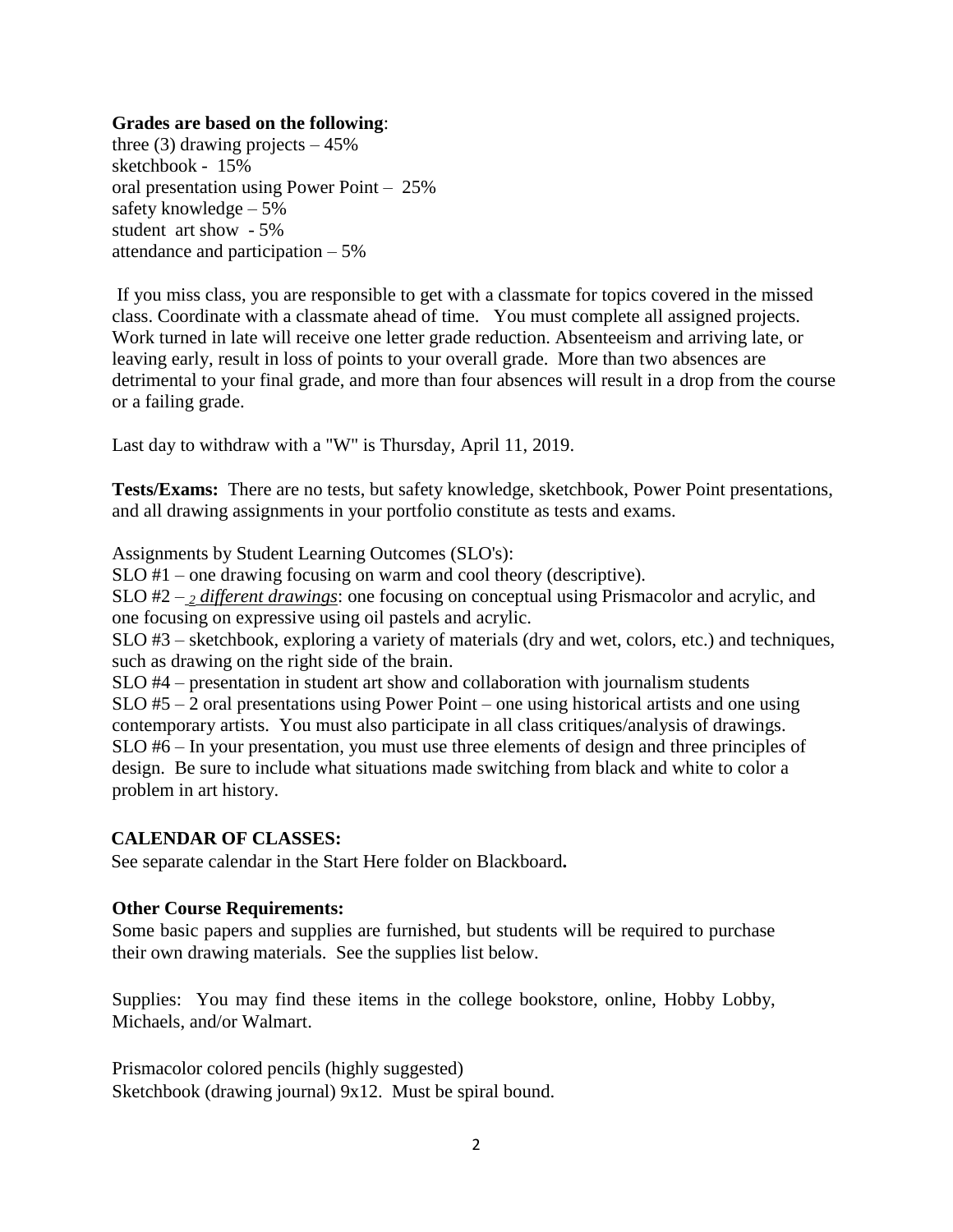Masking tape Pencil sharpener 3-4 paper stumps (also called a tortillion) Kneaded eraser Magic Rub eraser by Stanford (white eraser) Alligator clips – 2 each Container for your supplies Blending Pencils Color wheel – your own personal wheel to have at your desk

This is a list of the videos you will need to watch for various assignments in this class. Video links can be found on Blackboard:

- Warm and Cool Colors (ehullquist)
- Prismacolor Colored Pencils Tips and Tricks
- How to use Colored Pencils! Layering, blending, and more! (pencilstash.com)
- Drawing Drapery How to Draw Cloth
- How to Draw Fabric Folds & Drawing Based on Leonardo de Vinci
- The Case for Conceptual Art

#### **Student Responsibilities/Expectations:**

More than two absences are detrimental to your final grade, and more than four absences will result in a drop from the course or a failing grade. You must be punctual and attend class regularly. Wear comfortable clothing and shoes that are appropriate for working with equipment and supplies in the art lab. Complete drawing assignments in class. If you finish a drawing assignment, get the instructor's approval and go on to the next assignment. You can work on sketchbooks in the classroom IF your drawing assignments are completed.

#### **ART LAB COURSE POLICIES:**

Turn volume off cell phones when in classroom. Step outside if you MUST talk on the phone. If you use a classroom tool, clean it and return it to the correct storage area. Clean your work area by wiping it down with a clean sponge and drying it with a paper towel before you leave for the day. Push your chair back up under the table. Charcoal and graphite are dusty and dirty. Prismacolor doesn't have a residue, but the baby oil can be messy. Paints can be very messy. So please keep your area clean.

#### **NTCC Academic Honesty Statement:**

Students are expected to complete course work in an honest manner, using their intellects and resources designated as allowable by the course instructor. Students are responsible